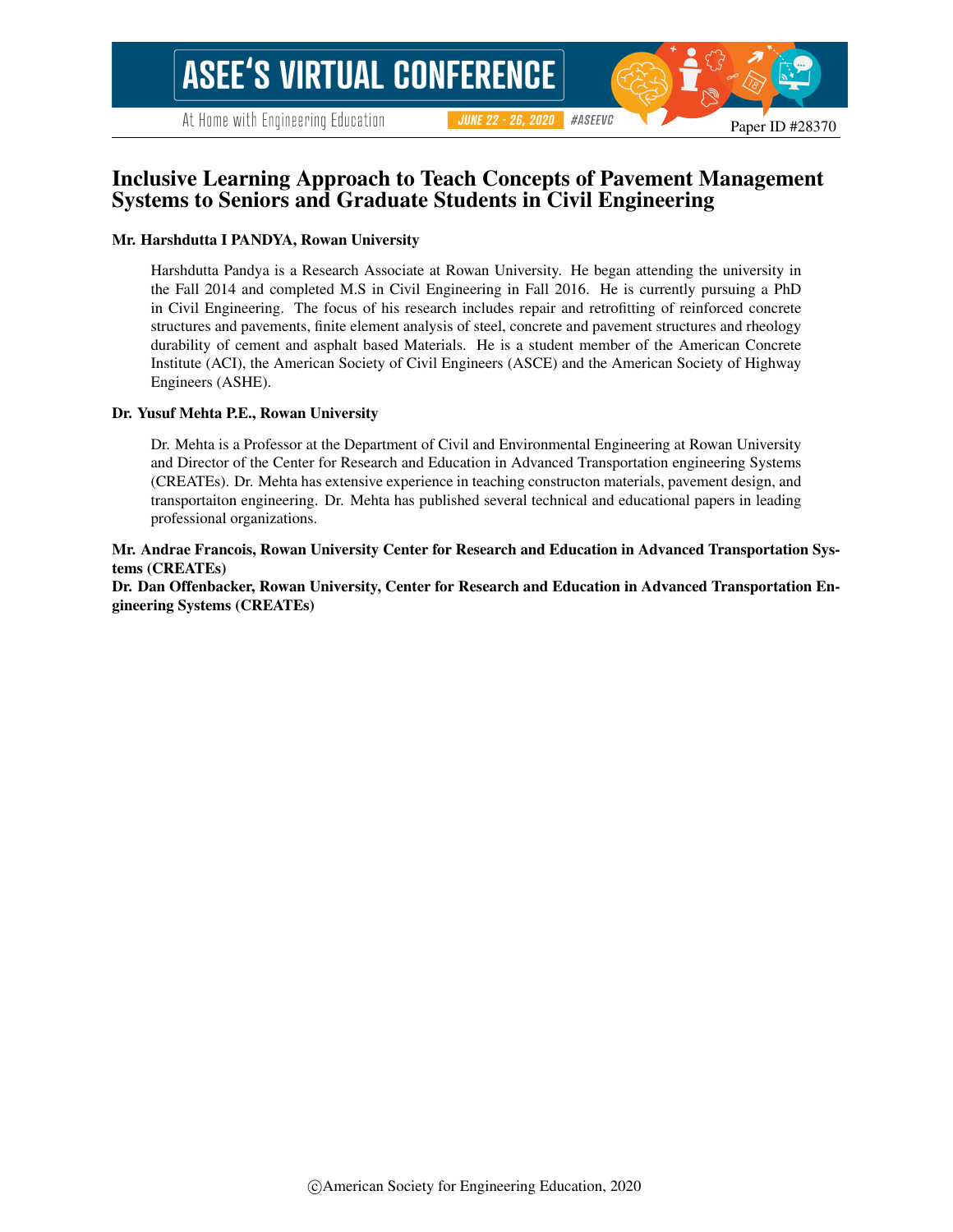# **Inclusive Learning Approach to Teach Concepts of Pavement Management Systems for Senior-Year Undergraduate and Graduates Students**

#### **Abstract**

The goal of this paper is to disseminate an enhanced methodology and strategy to college instructors that can be successfully employed in a data-driven, project based course like Pavement Management Systems (PMS). PMS is a course offered in the Department of Civil Engineering at Rowan University's College of Engineering. The objective of the course was to provide a thorough understanding of the pavement management process and demonstrate how concepts of life cycle cost analysis are utilized in the decision making process. The course required students to utilize state of the art approaches that are typically employed by transportation agencies to analyze pavement performance data at the project and network levels. The PMS course was offered as an elective course dedicated to senior-year, undergraduate students as well as graduate students (i.e., Masters and Doctoral students) in Civil Engineering; whose academic interests lie within the field of transportation engineering. Lectures were conducted with the aid of multimedia presentations and students were often asked to form groups of two and participate in classroom assignments. The classroom assignments typically focused on material covered and incorporated authentic PMS scenarios and actual pavement performance data. In the second half of the course, undergraduate students were required to form groups of 3 and develop a data-driven, research, project that compared PMS used in the United States to those used in a developed and developing country. Graduate students were required to form groups of two, and formulate a research project using pavement performance data from the Federal Highway Administration's Long-Term Pavement Performance (LTPP) database. All groups were then asked to present weekly updates of their respective research projects to the class in order to receive feedback from their peers and instructors. Based on the feedback from student evaluations of the class project and overall PMS course, 77% of students agreed that the class project helped them to learn about pavement rehabilitation strategies and performance models and 64% of students agreed with the format of the weekly project presentations. Undergraduate students gave the teaching style and format of the course an overall average score of 3.94 out of 5 while the overall average score for graduate students was 4.64 out of 5.

#### **Introduction**

Over the last few decades, the use of transportation infrastructure has continued to increase in many developed and developing countries due to population growth and economic expansion. This escalating use of transportation infrastructure; coupled with financial constraints, has forced transportation agencies to shift more attention on the preservation and maintenance of existing infrastructure (i.e., pavements) rather than the construction of new highways [1]. For example, the United States Department of Transportation (USDOT) invested \$91 billion in 2013 for the purpose of pavement maintenance to restore the road network to a satisfactory, operational condition [2]. The main objective of any federal, state or municipal transportation agencies is to develop an efficient system of planning for the maintenance, rehabilitation, and construction of roadway networks; within the confines of allocated funding. Most transportation agencies utilize a pavement management system (PMS) to achieve this objective.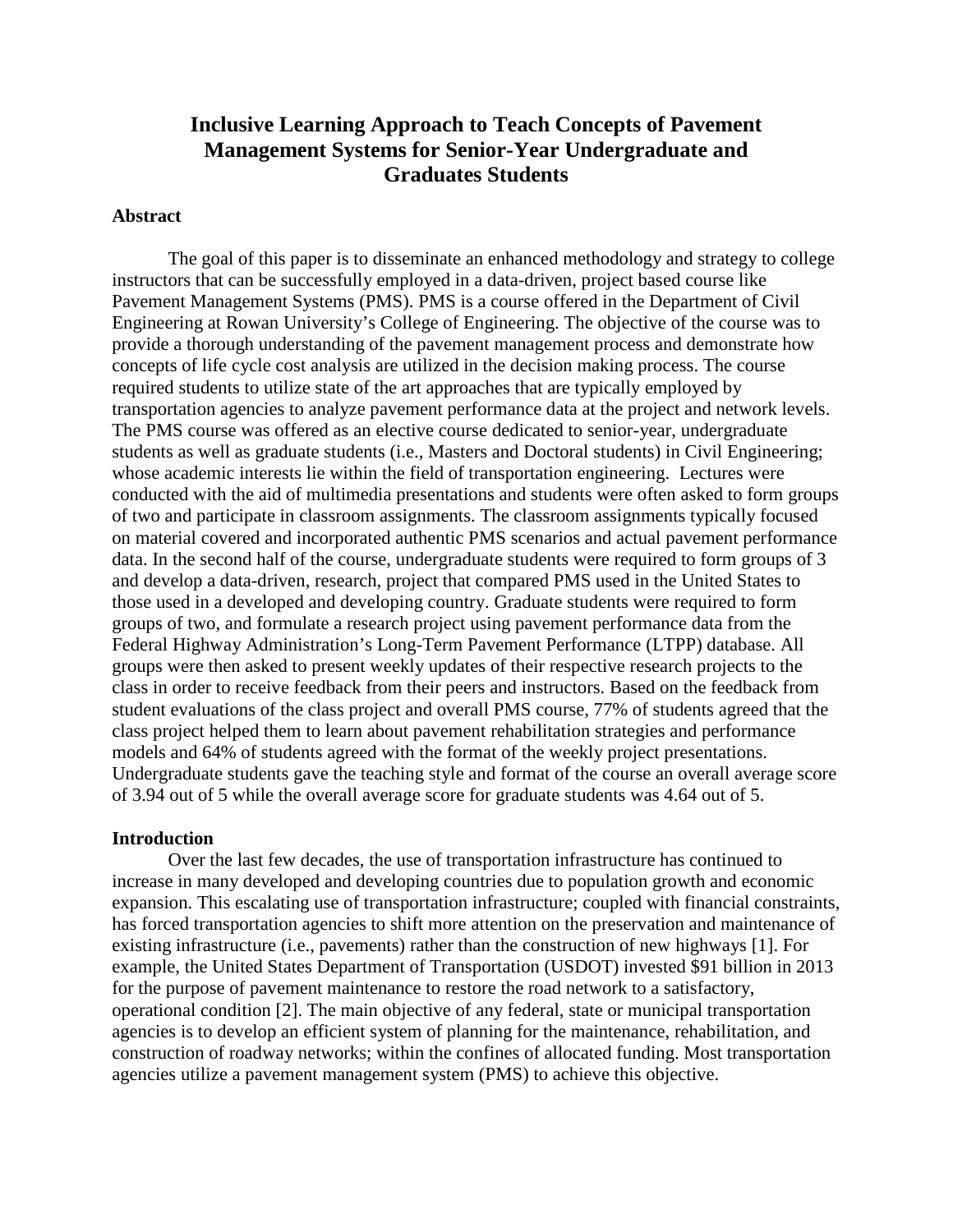A PMS is defined as an organized approach that incorporates the use of decision making tools to aid agencies in selecting the most cost effective maintenance scheme for a road network [3]. A PMS typically requires continuous measurement of pavement distress data, development of accurate models to predict pavement condition (based on measured distresses), and the application of cost analyses to determine which combination of maintenance alternatives to apply. Due to the multifaceted nature of PMS and the overall emergence of PMS in the transportation engineering industry in recent time, it was determined that Civil Engineering students at Rowan University should be exposed to the concepts of PMS. This exposure to PMS was considered to be vital for students because it would allow them to better adjust to the demands of transportation engineering; post-graduation.

As such, a newly developed, Pavement Management System course was offered in the Department of Civil Engineering at Rowan University's College of Engineering. The course was structured in a way that afforded students the opportunity to apply the knowledge gained about PMS to both a familiar, domestic setting and a global setting. This course structure was utilized to facilitate the requirements of a grant awarded by The National Science Foundation (NSF) to the Civil and Environmental Engineering Department at Rowan University which, was geared towards increasing retention of inclusive curriculum reform. This paper will demonstrate the benefits of teaching pavement rehabilitation concepts from a global perspective and exhibit how that approach provided a technical basis for an inclusive learning experience.

#### **Course Summary**

The Pavement Management System course offered was an elective course dedicated to senior-year, undergraduate students as well as graduate students (i.e., Masters and Doctoral students) in Civil Engineering; whose academic interests lie within the field of transportation engineering. The PMS class consisted of 17 full-time, undergraduate students and 9 graduate students; two of which were part time. Two of the graduate students were Doctoral students and 7 were Master of Science students. The objective of the PMS course was to provide a thorough understanding of the pavement management process and demonstrate how concepts of life cycle cost analysis are utilized in decision making processes. An outline of the PMS course is presented in Table 1. It can be observed from this table that the course spanned over 16 weeks and covered a broad range of topics. These topics included: 1) the assessment of pavement condition, 2) measurement of pavement quality, 3) evaluation of pavement structural capacity, and 4) selection of pavement maintenance and rehabilitation alternatives based on measured performance data (i.e., pavement preservation strategies). The course required students to utilize state of the art approaches that are typically employed by transportation agencies to analyze pavement performance data at the project and network levels. The primary textbook utilized for the course was, "Pavement Asset Management," [4]. A free supplementary electronic textbook entitled: "Modern Pavement Management," [5] was also made available through Rowan University's library specifically for the PMS course.

The course was taught using a combination of three main teaching styles: the demonstrator, facilitator, and delegator teaching styles. Lectures were conducted with the aid of multimedia presentations and students were often asked to form groups of 2 and participate in classroom assignments. The classroom assignments typically focused on material covered and incorporated authentic PMS scenarios and actual pavement performance data. In the second half of the course, students were exposed to principles of inclusive learning. Undergraduate students were required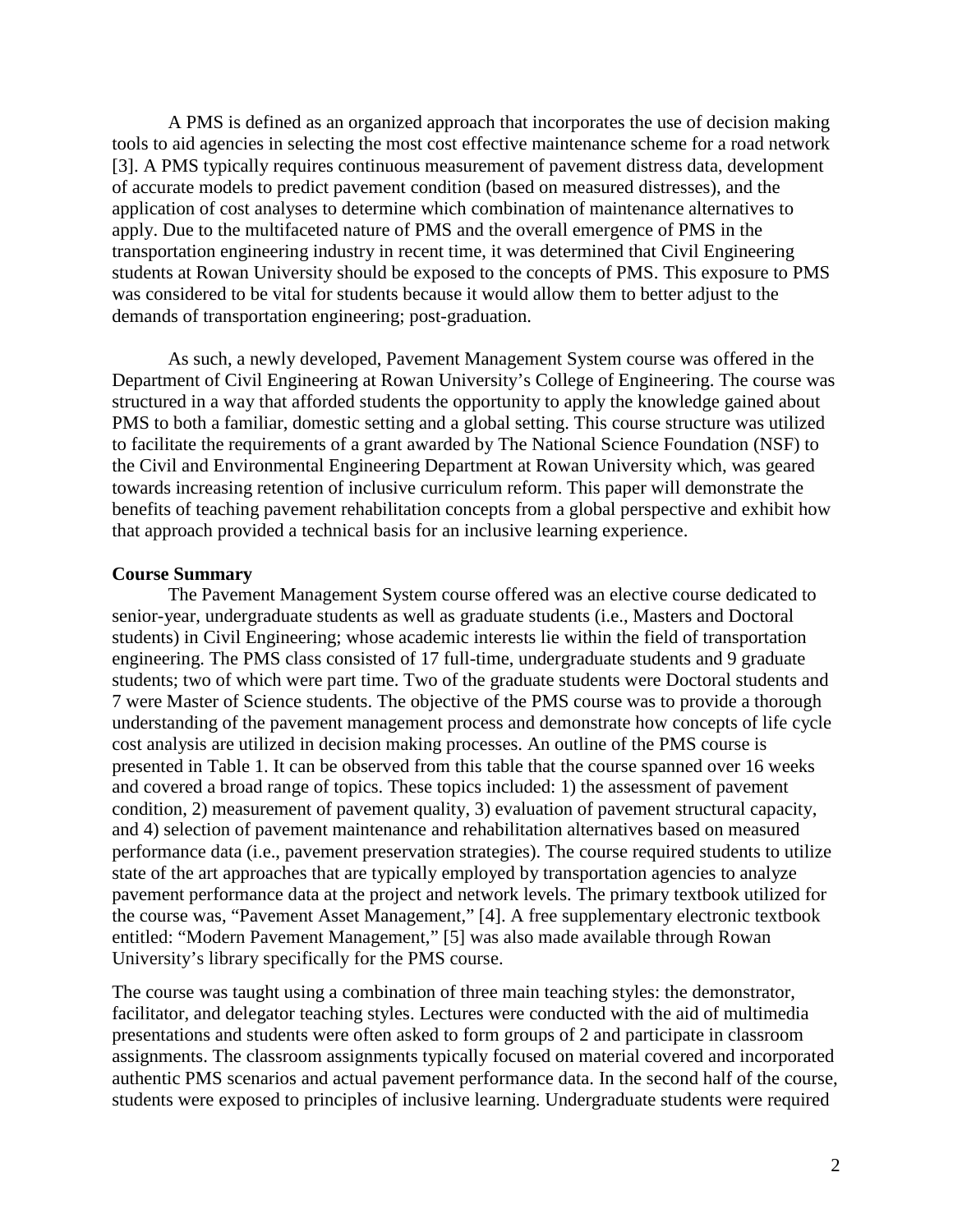to form groups of 3 and develop a data-driven, research, project that compared PMS used in the United States to those used in a developed and developing country. Graduate students were required to form groups of 2, and formulate a research project using pavement performance data from the Federal Highway Administration's Long-Term Pavement Performance (LTPP) database. All groups were then asked to present weekly updates of their respective research projects to the class in order to receive feedback from their peers and instructor. A disaggregation of the grading system utilized for the PMS course is presented in Table 2. From this table, it can be observed that the project accounted for approximately 20% and 30% of the final grade for undergraduate and graduate students, respectively. The grading system placed emphasis on the project to ensure student participation and motivate students to make a diligent effort on their respective projects. The average grade of the undergraduate students was 88% while the average grade of all graduate students was 92%.

| Week           | <b>Proposed Topics</b>                                                         |
|----------------|--------------------------------------------------------------------------------|
|                | Introduction – Evolution of pavement management systems                        |
| $\overline{2}$ | Data requirements – Surface distress condition surveys and structural capacity |
| 3              | (Falling Weight Deflectometer)                                                 |
| $\overline{4}$ | Determining present and future needs – Programming of rehabilitation and       |
| 5              | maintenance alternatives, pavement condition index (PCI), prediction models    |
| 6              | Structural design and analysis – Traffic, Asphalt institute method and         |
| 7              | AASHTO Design for flexible pavement, back calculation of pavement layers       |
| 8              | moduli using BAKFAA, MEPDG practices                                           |
| 9              | Midterm Exam                                                                   |
| 10             | Economic evaluation and analysis – Role of maintenance, key components of      |
| -11            | implementation of pavement management in construction, Research                |
| 12             | management                                                                     |
| 13             | Cost and benefit of pavement management                                        |
| 14             | New and emerging technology for pavement rehabilitation                        |
| 15             | Future needs for innovation in pavement management                             |
| 16             | Final Exam/Presentations                                                       |

**Table 1. Outline of Pavement Management Systems Course**

| Table 2. Grading System Used for PMS Course |  |
|---------------------------------------------|--|
|---------------------------------------------|--|

| <b>Assignment Category</b> | Grading Weight (%)       |    |  |
|----------------------------|--------------------------|----|--|
|                            | Undergraduate   Graduate |    |  |
| In-class problems          |                          | 10 |  |
| Mid-term exam              | 20                       | 20 |  |
| Final exam (comprehensive) | 20                       | 20 |  |
| Homework                   | 15                       | 10 |  |
| Quizzes                    | 10                       | 10 |  |
| Project                    | 20                       | 30 |  |

## **In-class problems**

Toward the end of the every class, students were assigned in-class problems based on the concepts covered during the lecture. They were given the option to work on the problems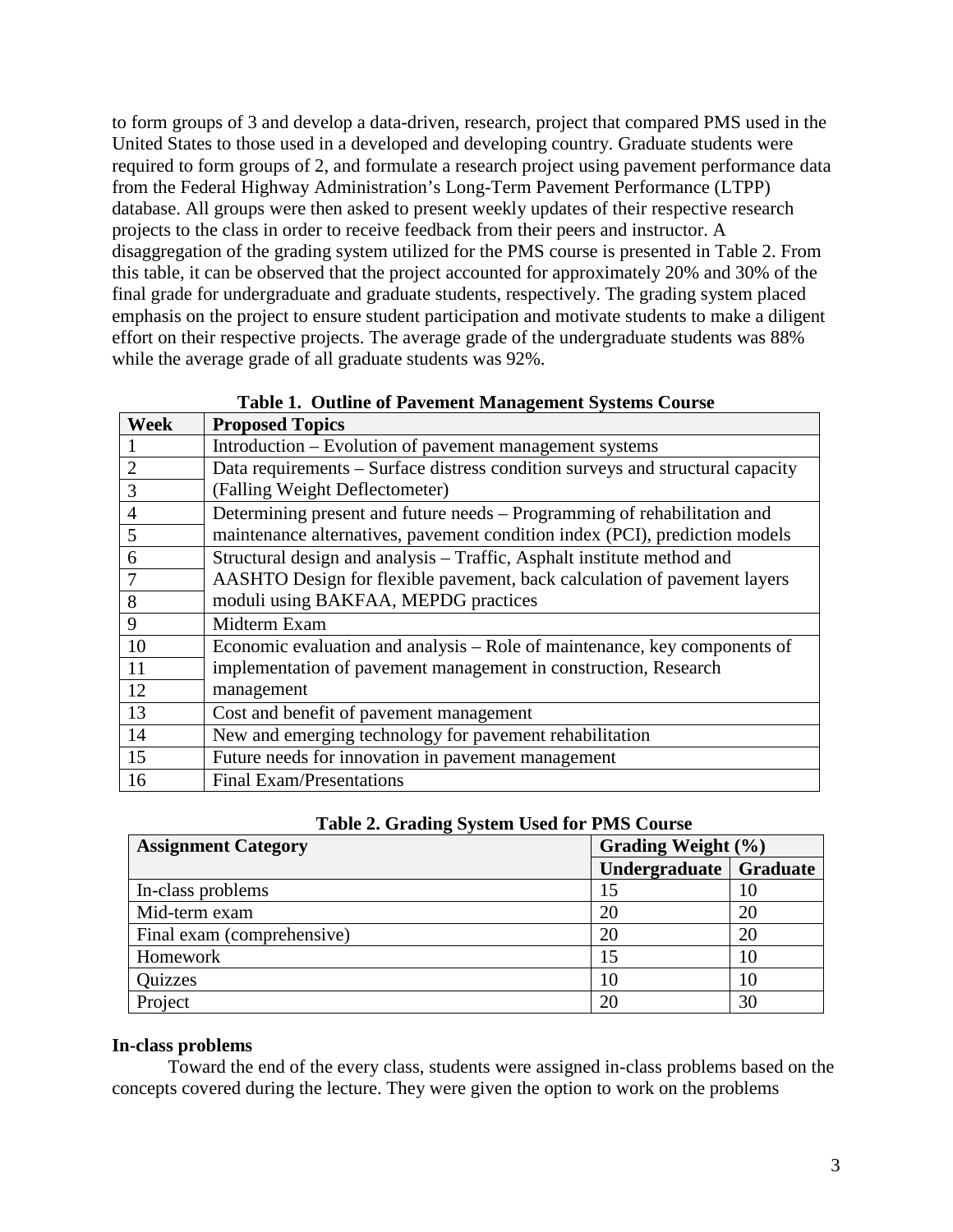individually or in teams of two. The purpose of the in-class examples was to reinforce the PMS concepts covered during the lectures and to allow students to apply the knowledge gained to realistic situations. The in-class problems were typically assigned in-lieu of example problems the instructor would solve using a traditional teaching method. That is, the instructor would usually dictate and demonstrate the detailed steps that should be used to solve the problem presented in the example. However, the instructor would often engage students during computational steps to ensure that they understood the process being used to solve the example problem. Before the class was dismissed, the students were required to submit their solutions to the in-class problems. The instructor graded in-class problems based on accuracy of the answer provided and the problem-solving process used. The solutions to the in-class problems would then be presented to the class before the start of the next lecture.

The in-class problems proved to be a useful teaching practice and supplementary learning strategy for the students. The in-class problems forced the students to discuss and share ideas about using field-collected performance data to evaluate pavement condition; while the PMS concepts were fresh in their minds. This pedagogical technique is not novel or unique because it has been adopted in many classroom settings. However, in this particular case, this technique was essential and truly valuable because it allowed students to understand the applications of the pavement management and rehabilitation practices taught and allowed them to appreciate the meaningfulness of these practices. The instructor conducted the lecture for 1.5 to 2 hours, and allotted 1.5 to 1 hour for in-class problems and quizzes during the first four weeks of the course. However during the last four weeks of the course, students were required to present weekly, project updates to the class with the aid of multi-media presentations. The same time that was allotted for in-class problems were allocated to these weekly, presentations.

## **Class Projects**

For the class projects, the 17 undergraduate students were divided into five groups. Two groups consisted of 4 students and 3 groups contained 3 students. The students were involuntarily assigned to groups by the instructor based on their cumulative grade point average (GPA). In order to form the groups, the instructor ranked the students based on their respective GPA and separated the class into three overall categories (high, medium, and low GPA). Each project group was assigned a student from the high, medium, and low GPA category, respectively. This task of assigning students to specific project groups was carried-out to ensure that there was parity among the project groups. The undergraduate student groups were then allowed to select their project topic from a list of predefined PMS related topics. These topics included the following:

- Airport pavement management and rehabilitation
- Preservation of highway pavements and pavement service-life cost analysis
- Innovative pavement health monitoring methodologies
- Cold-region asphalt and concrete pavement management and rehabilitation
- Pavement failures, distresses and their causes

The objective of the project for the undergraduate student groups was to present a detailed summary of findings and compare the implementation of their PMS related topic in the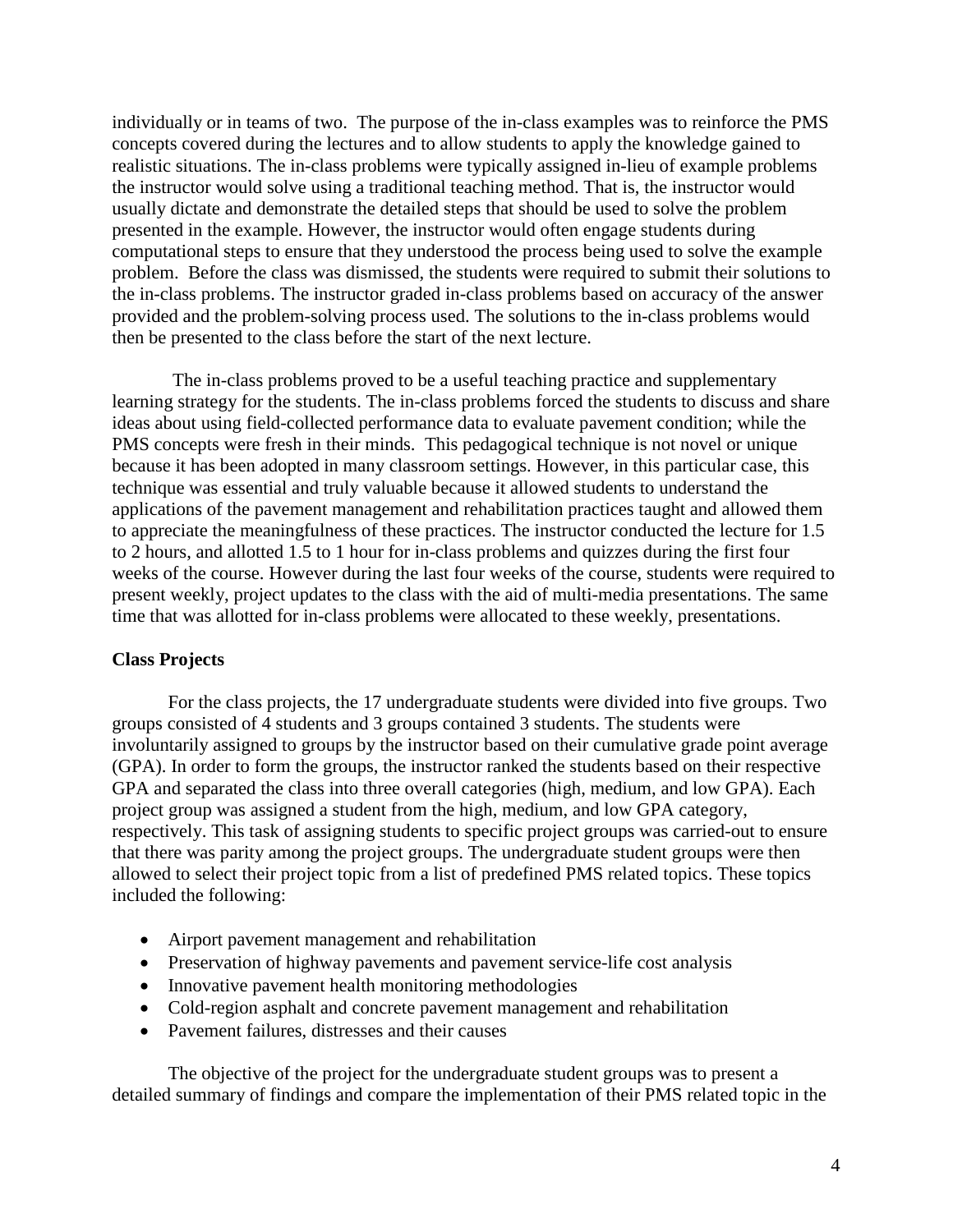US, to that of a developed country, and developing country. At the end of the semester each group was assessed based on a 20 minute, in-class, multimedia presentation. This project was intentionally designed as a means of promoting diversity and global engineering inclusivity.

With respect to the graduate student project, the Doctoral and Master of Science students were asked to voluntarily divide themselves into four groups. Three graduate student groups consisted of 2 students and 1 group consisted of 3 students. The graduate students were asked to formulate a data-driven, research project using pavement performance data from the Federal Highway Administration's Long-Term Pavement Performance (LTPP) database under the following predefined topics:

- Impact of climatic regions on the condition of asphalt pavements on a bound base
- Influence of recycled asphalt pavement (RAP) on the performance of flexible pavements with granular base
- Effect of resilient modulus of subgrade soil and modulus of granular base on the performance of asphalt overlays (i.e. composite pavement sections)
- Performance evaluation of composite overlays under the influence of different climatic conditions and traffic volume.

The graduate students were required to finalize the scope and depth of the projects with the instructor. The graduate students were also strongly encouraged to discuss the scope of their project with their respective academic advisor to evaluate whether results from the project or PMS concepts learned in this class could be adopted in their graduate research work. At the end of the semester, each group was assessed based on a 20 minute, in-class, multimedia presentation. Each groups also was required to prepare a detailed final report of their results and findings.

Both undergraduate and graduate student groups were required to present progress updates to the entire class every week for 5 to 10 minutes. The undergraduate student groups discussed the pavement maintenance strategies, challenges and successes of PMS in the US and selected countries, as well as the results collected (to date) for their comparison. The graduate student groups presented the data collected (to date) as well as the analyses they performed during the each week. From the weekly presentations, the comparisons and analysis methodologies of the groups were refined according to the overall objectives of their respective projects. This refinement was based on feedback from student peers and the instructor.

On the final day of the course, all groups presented their projects to the entire class using multimedia, visual aids. This was done to facilitate open discussion of all the projects so that all students could realize the benefits of applying pavement management concepts to a broad range of field applications. The instructor used project-assessment surveys to assess the overall effectiveness of the class projects in enhancing student comprehension of PMS concepts.

#### **Results of Independent Student Project Evaluation**

This section presents the results of the independent project assessment surveys completed by both undergraduate and graduate students that were members of the PMS class. The anonymous survey consisted of two statements which, were related to the efficacy of the class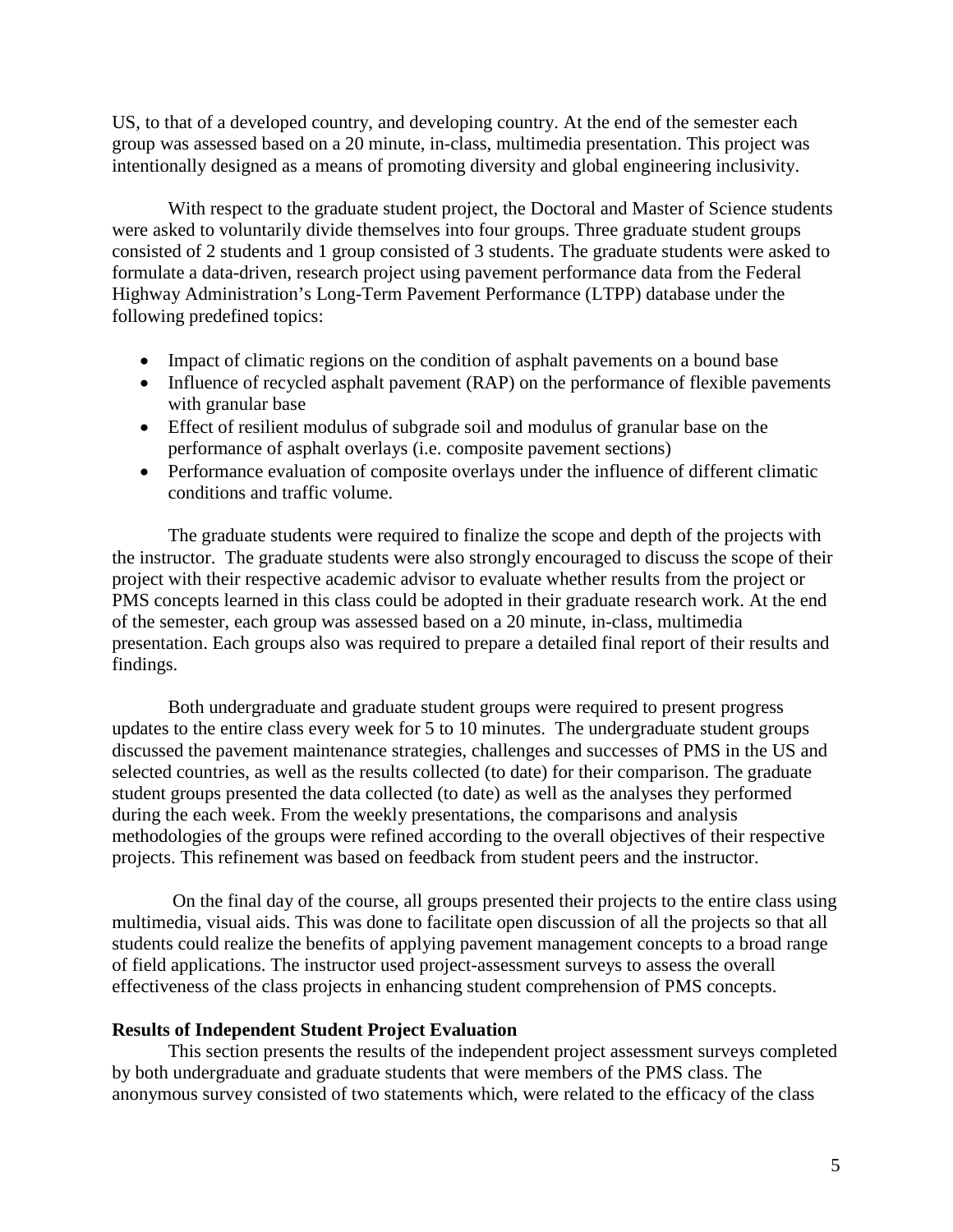projects and the overall format of the class project. Student respondents were required to indicate whether they strongly agreed, agreed, were neutral, or disagreed with the statements. The results of the survey is presented in Table 3. Approximately 22 of a possible 26 students responded to the survey. Seventy seven percent of the student respondents either agreed or strongly agreed that the class project helped them to learn about pavement rehabilitation strategies and performance models. Sixty four percent of the student respondents indicated that the structure of the weekly project presentations was useful.

| <b>Response</b>       | <b>Number of Respondents</b>                                                                                                     |                                                                                                       |  |  |  |  |
|-----------------------|----------------------------------------------------------------------------------------------------------------------------------|-------------------------------------------------------------------------------------------------------|--|--|--|--|
|                       | <b>Statement 1:</b><br>"The class projects help me learn"<br>about pavement rehabilitation<br>strategies and performance models" | <b>Statement 2:</b><br>"The structure of the<br>project presentation on a<br>weekly basis was useful" |  |  |  |  |
| Disagree              |                                                                                                                                  |                                                                                                       |  |  |  |  |
| Neutral               |                                                                                                                                  | 6                                                                                                     |  |  |  |  |
| Agree                 |                                                                                                                                  |                                                                                                       |  |  |  |  |
| <b>Strongly Agree</b> | 6                                                                                                                                | 9                                                                                                     |  |  |  |  |
| Total                 | 22                                                                                                                               | 22                                                                                                    |  |  |  |  |

In the survey, the students were asked to provide a reason for their responses in order to gain greater insight about the effectiveness of the class project. Students were also asked to respond to a series of questions that ranged from their knowledge about general pavement regulations and PMS regulations, the effectiveness of the class project, and major engineering insights gained from the project. The summary of the student responses to these questions are presented below.

*Question 1: What do you know about regulations for pavement design such as the ones set by the American Association of State Highway and Transportation Officials, Federal Highway Administration or other national agencies?*

#### **Summary of Student Responses to Question 1:**

Based on the discussion in class, as a transportation engineer, the students learned about the federal and state pavement standards, pavement design methods- Asphalt Institute and AASHTO, regulations for minimum pavement thickness requirements, empirical relationships of resilient modulus  $(M_R)$  used in design methods for testing and rehabilitation of cost-effective pavements and AASHTO and ASTM standards for pavement materials. Few students also cited that they were aware of decent amount of these standards from their material laboratories, class projects and other clinical research activities which provided promising environment of learning this class. The students also grasped that the pavement design is an iterative process that is often controlled more by cost efficiency than the need to get the longest service life out of a pavement section as funding is partly based on local and federal transportation agencies. They also gained deep understanding of the mechanistic-empirical method, traffic load (ESALs), truck traffic count (AADTT) and the stiffness of the different layers of pavements such as the asphalt layer, base layer, sub-base, and sub-grade layers. However, the students felt that they could be exposed to more common regulations and standards that they would use in the workplace.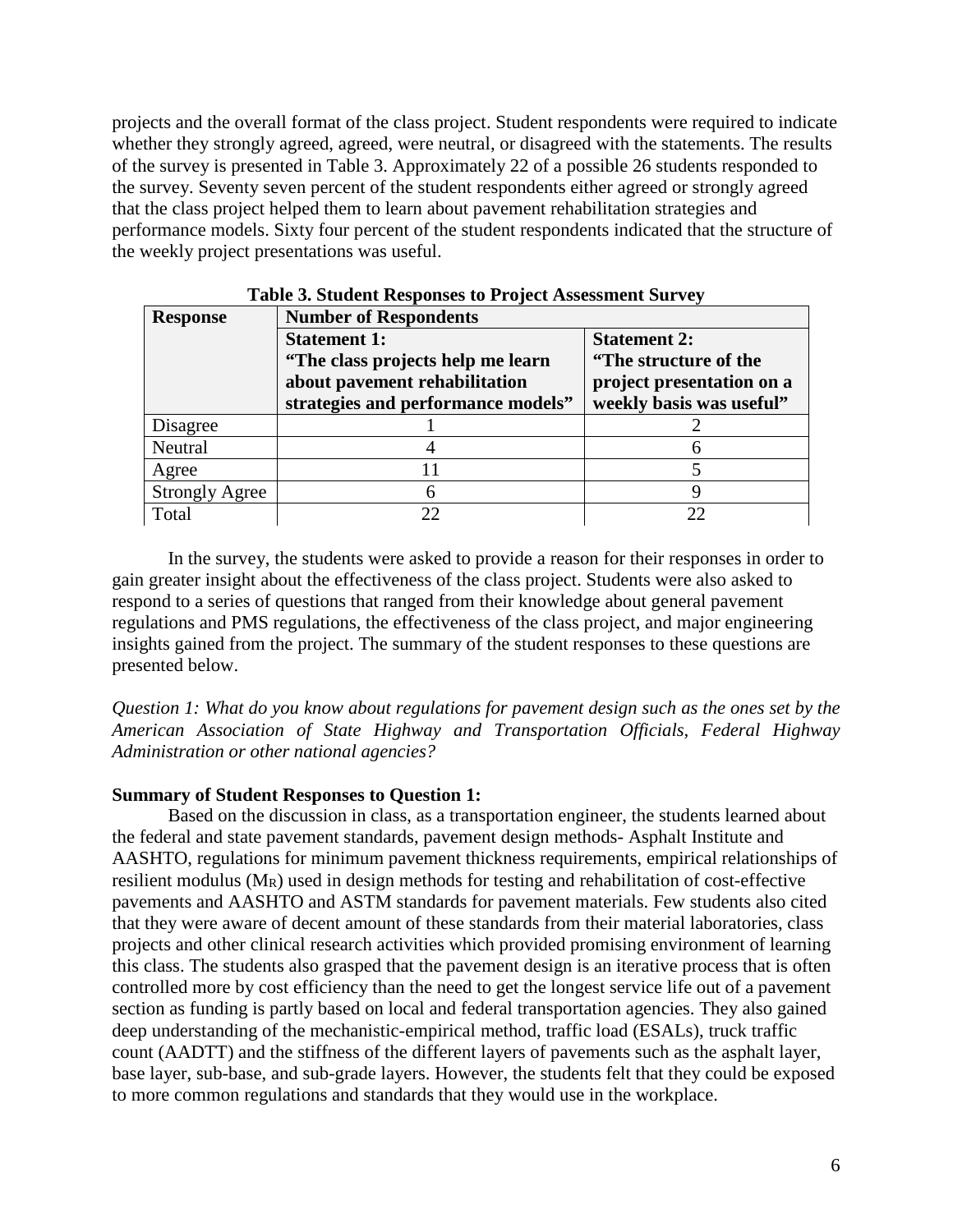*Question 2: What do you know about regulations for pavement maintenance and rehabilitation techniques such as the ones set by the American Association of State Highway and Transportation Officials, Federal Highway Administration or other national agencies?*

## **Summary of Student Responses to Question 2:**

Over the course, the students acquired a knowledge of several maintenance and rehabilitation techniques which include crack seals, patching, microsurfacing, and Hot Mix Asphalt (HMA) overlays. They also gained knowhow about the AASHTO and FHWA standards for management and maintenance techniques and about ASTM (e.g. D4633) standards to calculate structural and surface indices such as pavement condition (or serviceability) index (PCI or PSI) which would be utilize to determine levels and criteria at which pavement maintenance and rehabilitation should be used. The students achieved the zest of these indices by determining the combination of various distresses based on the prevalence to their respective regions and roadways. The students also explored their software analysis skill by performing BAKFAA program which provided them understanding of backcalculation of pavement layers' stiffness.

*Question 3: What are your thoughts on importance of weekly presentations for this PMS course?*

## **Summary of student responses to question 3:**

Most of the students observed that for feedback and questions on the presentations, the weekly progress presentations helped them keep the understanding of the project in depth and maintaining the high standards throughout the semester. The students also sensed that it was very resourceful for them to get a chance to ask questions without experiencing difficulties and getting stuck on a data analysis or a cluster (e.g. LTPP, MICA) and to get more motivated hearing where others were and also to get tips from others which would guide them with the correct path. However, few undergrad students perceived that the mid semester or biweekly progress presentations were good to keep them on track in lieu of the weekly presentations which made it bit stringent for them to keep up with other projects, research, and assignments of other obligations.

*Question 4: What do you think will be the major engineering insights from your experience in this class project?*

## **Summary of Student Responses to Question 4:**

Intense and thorough instructions of this pavement class provided students to think beyond the bounds of current maintenance and rehabilitation techniques. The students experienced significant increase in their ability to make cost-effective assessment of pavement conditions such as mechanics behind pavement maintenance and rehabilitation, rehabilitation type, the correct time to perform rehabilitation and having engineering background knowledge on condition indices (PCI or PSI).The students also acquaintance with the major engineering insights which involved rigorous use of LTPP database, competency with pavement design methods, identify pavement failures to decide relevant rehabilitation method, employ truck traffic data (AADTT) and traffic load (ESALs), analysis of collected distresses. The students sometimes also struggled to interpret the available data due to the accuracy of the collected data.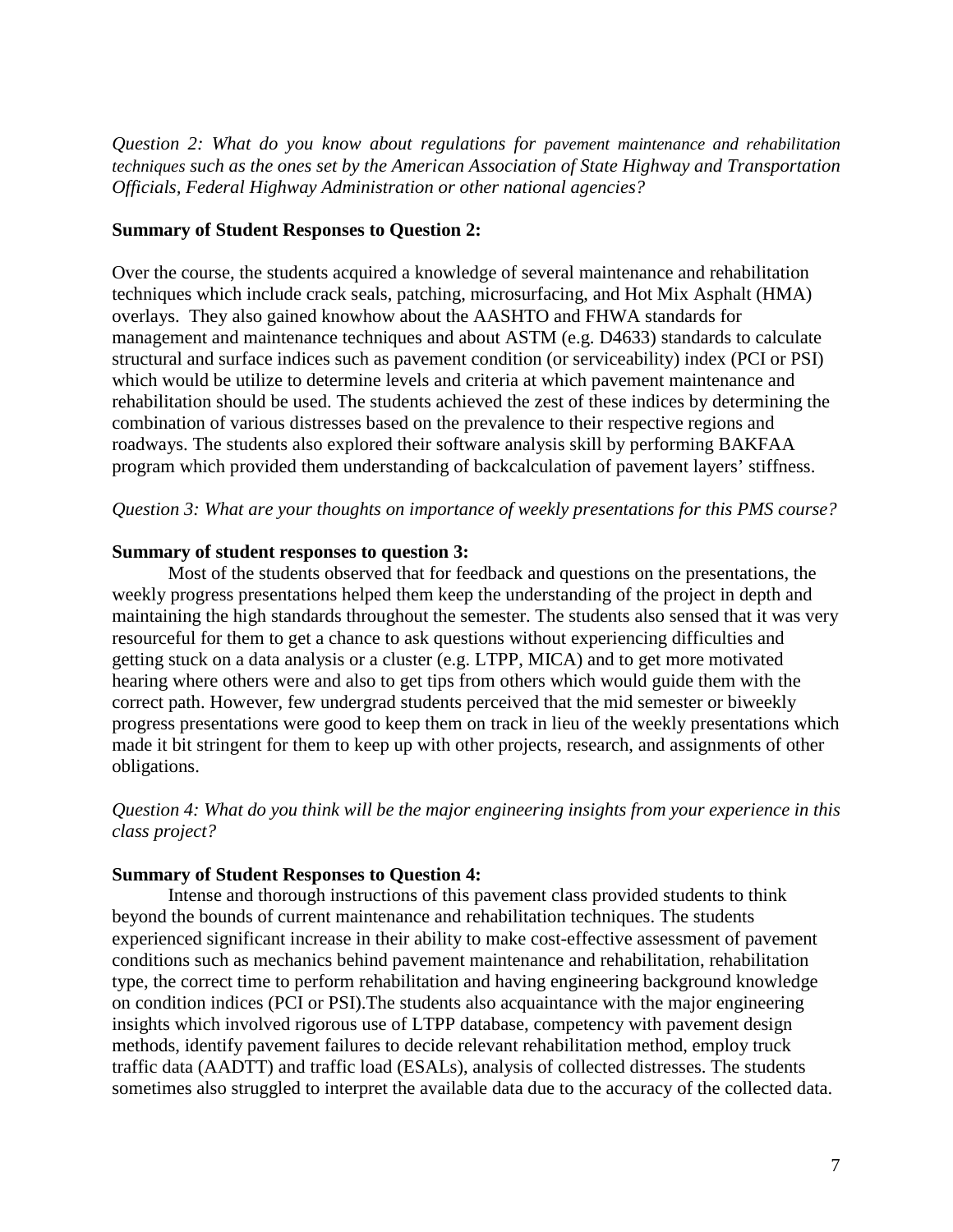Few graduate students developed an understanding on LTPP database citing that complete dataset was not available for certain pavement sections to support the analysis which comprised the various distresses to evaluate the conditions of specific pavements.

Based on the review of the student responses the overall sentiment was that the students generally liked the format of weekly project presentation updates. This is because the weekly updates provided them with an overall structure for their projects. The students also appreciated the weekly presentations because they were able to obtain constructive feedback from their peers and the instructor. The instructor also noticed that student peers generally expressed enthusiasm and engaged in lively discussions related to the objectives, scope, results, and analysis of the different projects. Groups often modified their pavement condition assessment (or rehabilitation) models or LTPP analysis methodology based on the feedback from in class discussions. A shortcoming of the class project was the open-ended nature of the project. Some students enjoyed the flexibility while other students became frustrated and would have preferred more structure in the project definition. Additionally, some students struggled with the data analysis and needed more guidance. Students also complained that four weeks was not sufficient time to complete a time-consuming, data-driven project. However, in some cases, these complaints were related to lack of student preparation and time-management. Anecdotal evidence of this occurrence was more common in the undergraduate student groups as opposed to the graduate student groups.

#### **Results of Student Course Evaluation**

This section presents the results of the student course evaluation surveys completed by both undergraduate and graduate students that were members of the PMS class. The course evaluations were conducted through a pre-established, university-wide online teaching evaluation system. The anonymous survey consisted of 12 questions which ranged from topics related to the instructor's teaching style, instructor feedback, instructor preparation, and student engagement. Student respondents were required indicate whether the instructor practiced specific actions, "Always," "Very often," "Sometimes," "Rarely," or "Never". The most favorable, numerical score of 5 was given to responses indicating, "Always," and least favorable score of 1 was given to responses indicating, "Never." An average score out of 5 was computed based on the responses to each question. An overall average score for the course was then computed based on the computed average score for each question.

The results of the undergraduate and graduate student course evaluations are presented in Tables 4 and 5 respectively. The results of the course evaluations for undergraduate and graduate students were analyzed separately to determine the overall effectiveness of combining undergraduate students with graduate students in a PMS course. Eleven of a possible 17 students responded to the survey while 8 of a possible 9 graduate students responded to the survey. An overall course evaluation score of 3.94 out of a possible 5 was given by the undergraduate students. The instructor's treatment of students (i.e., respect) received the highest rating with a score of 4.73 and the instructor's openness to student feedback received the lowest rating with an average score of 3.40. An overall course evaluation score of 4.64 out of a possible 5 was given by the graduate students. The instructor's active student engagement and ability to allow students to express opinions received the highest rating with an average score of 4.88. The instructor's ability to provide useful feedback was given the lowest rating with an average score of 4.25.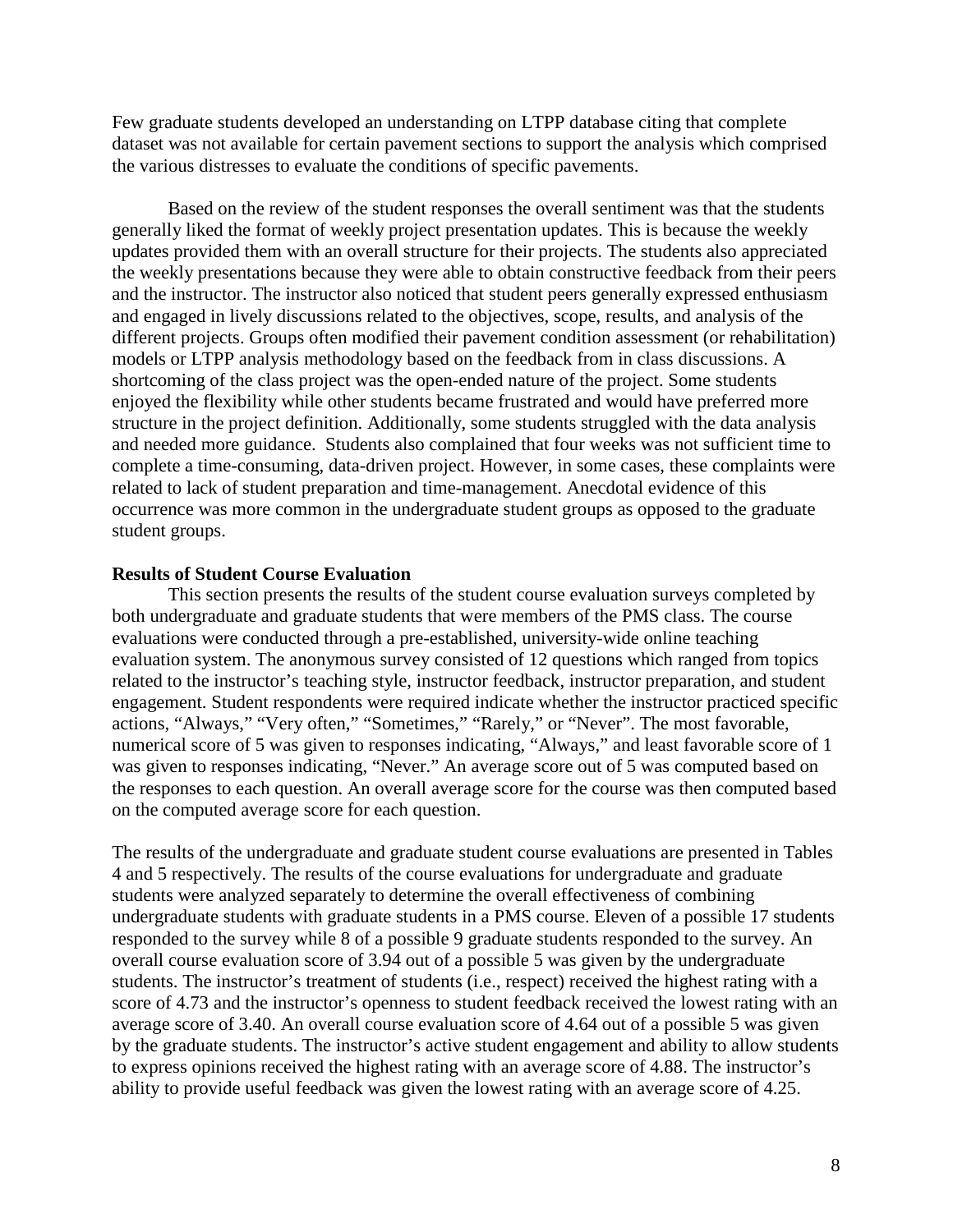Generally the overall ratings of the course evaluations for both undergraduate and graduate students were good. This indicated that the teaching style of the instructor and overall format of the class allowed both undergraduate and graduate level students to better understand the PMS concepts taught. However, based on the individual average scores of the questions, it is clear that some improvement should be made in regard to providing students with more useful feedback about projects and assignments. Going forward, some adjustment should also be made in terms of allowing students to provide more feedback about the course throughout the semester.

Students were also asked to make general comments about the PMS course and its format in the online teaching evaluation survey. The general comments made by undergraduate student respondents and graduate student respondents are presented below in separate sections.

## **General Comments from Undergraduate Students about the Course**

For the majority of the students, the class was intense but very informative and some of the topics were taught very well such as economic evaluations, serviceability indices and backcalculation of pavement layers. After internal mid semester feedback, the instructor executed students' concerns about keeping a lecture short at a time, though most of the students followed the teaching style of the instructor. Very few students suggested to record a lecture to watch it later to revise the subject matter before the tests.

#### **General Comments from Graduate Students about the Course**

The graduate students recognized that this class was very useful for the understanding of pavement management system as the instructor provided good applied research examples. Specially, the doctoral students found it very explanatory and interactive for pavement background as well as how to utilize the topics discussed in class to their respective research.

## *Question 5: What are your thoughts on the course outline and pattern of this pavement maintenance and rehabilitation class?*

#### **Summary of Student Responses to question 5:**

The students gained at most insight of this class. The course outline was structured in a way that it was beneficial of learning the basic components and properties of the pavement design, rehabilitation techniques, economic evaluation, how to prevent maintenance, how to deal with distresses and how to fix them along with cost. The in class and homework problems were helpful in understanding the concepts learned in class and the general applications of the concepts learned in class and used in the field. The presentation of the material in each class was executed well, however in the future cohesion between concepts could use improvement. It was a really good introduction to everything so that students can understand things better in a real life situation. This class provided a good breakdown of different theoretical information, and skills using different software. In this class, the students also learned about pavement materials and how their performance and maintenance compares with traditional road surfaces. Also the part of class with international standards comparison was good except for that Rowan/interlibrary loan that doesn't subscribe to many international standards. Overall course content was informative and useful.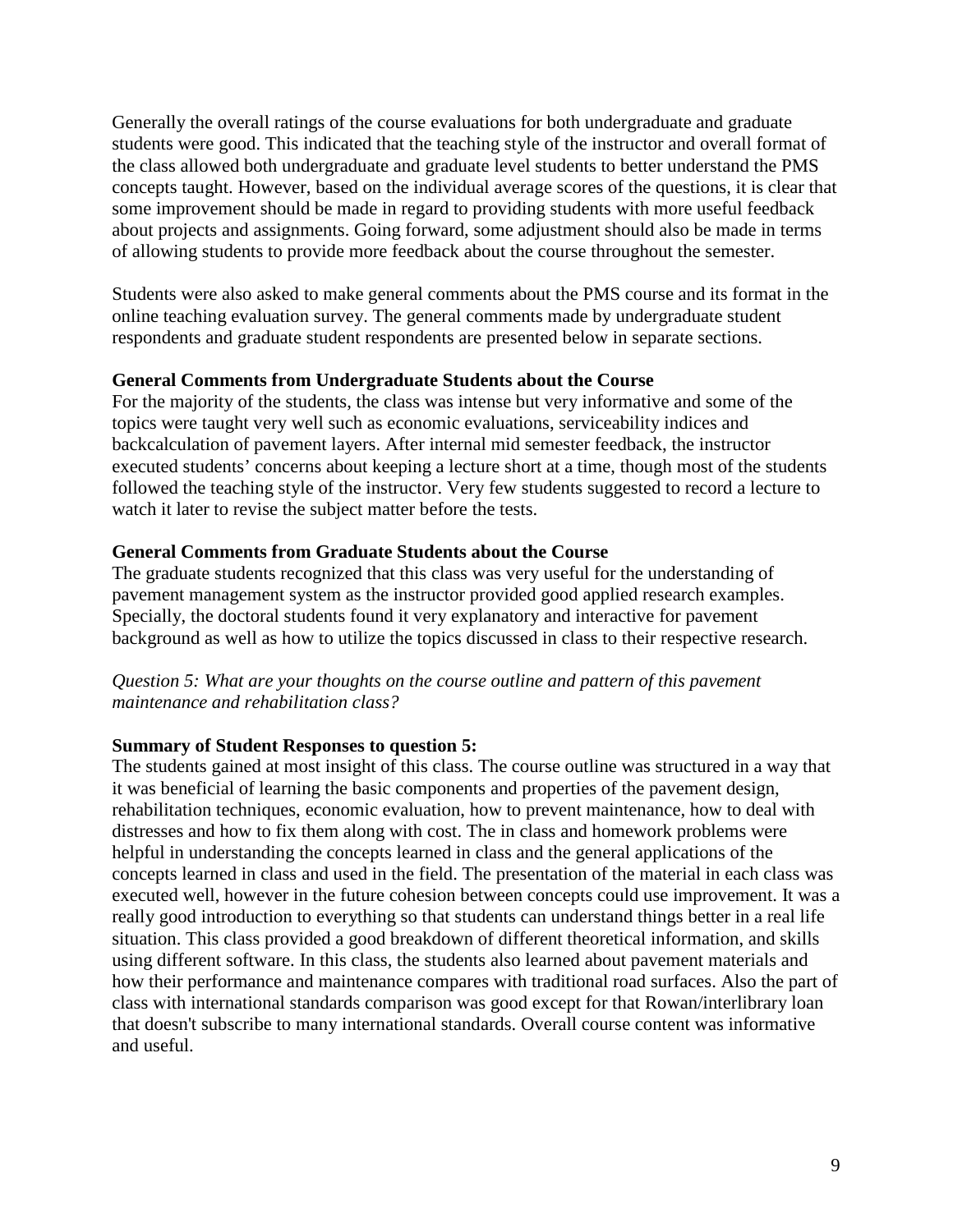| <b>Question</b>                             | <b>Number of Student Response</b> |                |                  |                |                  |            |
|---------------------------------------------|-----------------------------------|----------------|------------------|----------------|------------------|------------|
|                                             | <b>Always</b>                     | <b>Very</b>    | <b>Sometimes</b> | <b>Rarely</b>  | <b>Never</b>     | Average    |
|                                             | (Score: 5)                        | <b>Often</b>   | (Score: 3)       | (Score: 2)     | (Score: 1)       | (out of 5) |
|                                             |                                   | (Score: 4)     |                  |                |                  |            |
| The instructor taught the subject in way it | 3                                 |                | 6                | $\mathbf{1}$   | $\overline{0}$   | 3.55       |
| was easy to learn?                          |                                   |                |                  |                |                  |            |
| Instructor gave clear explanations          | $\overline{2}$                    | $\overline{3}$ | 6                | $\mathbf{0}$   | $\boldsymbol{0}$ | 3.64       |
| Instructor asked questions to promote       | 6                                 | 3              | $\overline{2}$   | $\overline{0}$ | $\overline{0}$   | 4.36       |
| thinking                                    |                                   |                |                  |                |                  |            |
| Instructor addressed student questions and  | 5                                 | 3              | 3                | $\overline{0}$ | $\overline{0}$   | 4.18       |
| comments                                    |                                   |                |                  |                |                  |            |
| Instructor provided useful feedback to      | 1                                 | $\overline{4}$ | 5                | $\mathbf{1}$   | $\overline{0}$   | 3.45       |
| students                                    |                                   |                |                  |                |                  |            |
| Instructor treated student with respect     | 9                                 | $\mathbf{1}$   | $\mathbf{1}$     | $\mathbf{0}$   | $\overline{0}$   | 4.73       |
| Instructor actively engaged student         | 5                                 | $\overline{4}$ | $\overline{2}$   | $\mathbf{0}$   | $\boldsymbol{0}$ | 4.27       |
| Instructor engaged students to express      | 4                                 | 4              | 3                | $\Omega$       | $\overline{0}$   | 4.09       |
| ideas or opinions                           |                                   |                |                  |                |                  |            |
| Instructor was prepared for class           | 5                                 | $\mathfrak{Z}$ | 3                | $\mathbf{0}$   | $\mathbf{0}$     | 4.18       |
| The instructor communicated course and      | 3                                 | 3              | $\overline{4}$   | $\mathbf{1}$   | $\overline{0}$   | 3.70       |
| lesson goals                                |                                   |                |                  |                |                  |            |
| The instructor taught class in a way that   | 3                                 | $\overline{4}$ | 3                | $\theta$       | $\mathbf{1}$     | 3.60       |
| helped students make connections to their   |                                   |                |                  |                |                  |            |
| personal or professional lives              |                                   |                |                  |                |                  |            |
| Instructor was open to student feedback     | $\overline{2}$                    | 3              | $\overline{4}$   | $\overline{2}$ | $\boldsymbol{0}$ | 3.40       |
| about the course and instructional methods  |                                   |                |                  |                |                  |            |
| <b>Overall Average Score</b>                |                                   |                |                  |                | 3.94             |            |

**Table 4. Undergraduate Student Course Evaluations**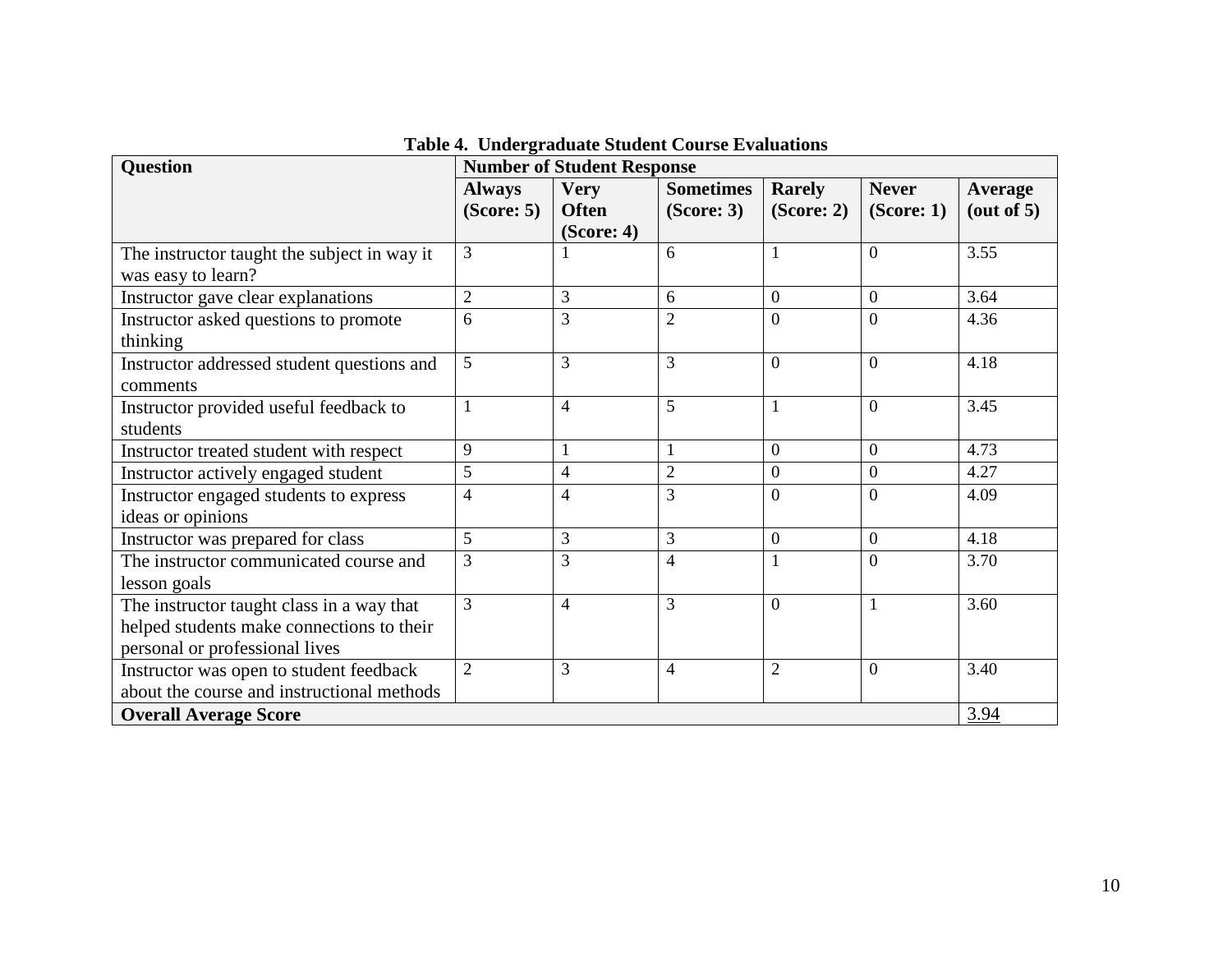| <b>Question</b>                                                   | <b>Number of Student Response</b> |                |                  |                |                  |                      |
|-------------------------------------------------------------------|-----------------------------------|----------------|------------------|----------------|------------------|----------------------|
|                                                                   | <b>Always</b>                     | <b>Very</b>    | <b>Sometimes</b> | <b>Rarely</b>  | <b>Never</b>     | <b>Average</b>       |
|                                                                   | (Score: 5)                        | <b>Often</b>   | (Score: 3)       | (Score: 2)     | (Score: 1)       | $(\text{out of } 5)$ |
|                                                                   |                                   | (Score: 4)     |                  |                |                  |                      |
| The instructor taught the subject in way it<br>was easy to learn? | 5                                 | $\overline{2}$ | 1                | $\overline{0}$ | $\overline{0}$   | 4.50                 |
| Instructor gave clear explanations                                | 5                                 | 3              | $\boldsymbol{0}$ | $\overline{0}$ | $\overline{0}$   | 4.62                 |
| Instructor asked questions to promote<br>thinking                 | 6                                 | $\mathbf{1}$   | 1                | $\theta$       | $\overline{0}$   | 4.62                 |
| Instructor addressed student questions and<br>comments            | 6                                 | $\mathbf{1}$   | 1                | $\overline{0}$ | $\overline{0}$   | 4.61                 |
| Instructor provided useful feedback to                            | 5                                 | $\mathbf{1}$   | $\mathbf{1}$     | $\mathbf{1}$   | $\theta$         | 4.25                 |
| students                                                          |                                   |                |                  |                |                  |                      |
| Instructor treated student with respect                           | 6                                 | $\overline{2}$ | $\boldsymbol{0}$ | $\overline{0}$ | $\boldsymbol{0}$ | 4.75                 |
| Instructor actively engaged student                               | $\overline{7}$                    |                | $\boldsymbol{0}$ | $\overline{0}$ | $\boldsymbol{0}$ | 4.88                 |
| Instructor engaged students to express                            | $\overline{7}$                    | 1              | $\overline{0}$   | $\theta$       | $\overline{0}$   | 4.88                 |
| ideas or opinions                                                 |                                   |                |                  |                |                  |                      |
| Instructor was prepared for class                                 | 6                                 | $\mathbf{1}$   | 1                | $\overline{0}$ | $\overline{0}$   | 4.62                 |
| The instructor communicated course and                            | 6                                 | $\overline{0}$ |                  | $\mathbf{1}$   | $\overline{0}$   | 4.38                 |
| lesson goals                                                      |                                   |                |                  |                |                  |                      |
| The instructor taught class in a way that                         | 6                                 | $\overline{2}$ | $\overline{0}$   | $\overline{0}$ | $\overline{0}$   | 4.75                 |
| helped students make connections to their                         |                                   |                |                  |                |                  |                      |
| personal or professional lives                                    |                                   |                |                  |                |                  |                      |
| Instructor was open to student feedback                           | 6                                 | $\overline{2}$ | $\boldsymbol{0}$ | $\overline{0}$ | $\overline{0}$   | 4.75                 |
| about the course and instructional methods                        |                                   |                |                  |                |                  |                      |
| <b>Overall Average Score</b>                                      |                                   |                |                  |                | 4.64             |                      |

**Table 5. Graduate Student Course Evaluations**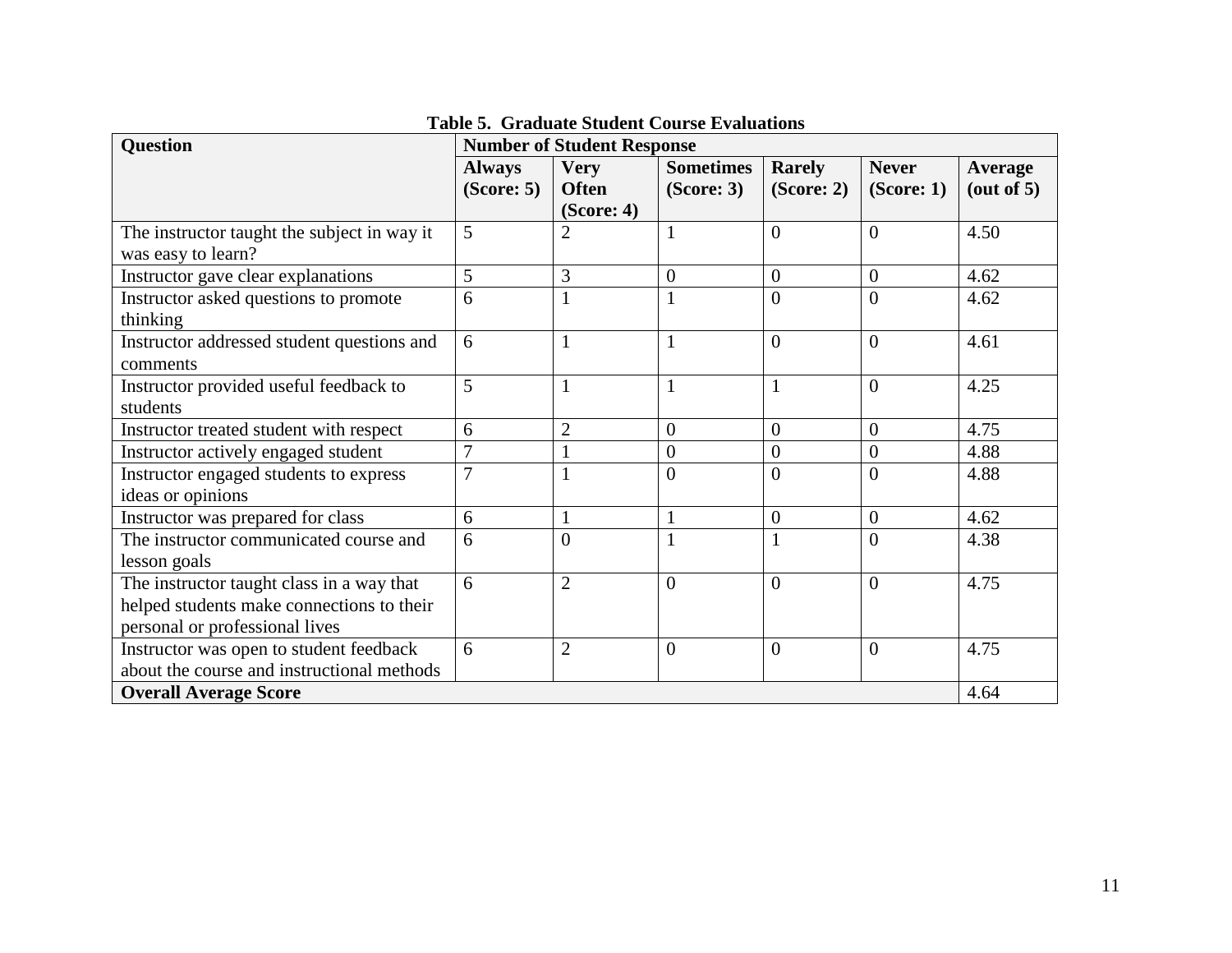Based on the general comments, it was clear that some of the undergraduate students struggled with the intensity of the course. They almost, unanimously indicated that the course content was very difficult and data analysis involved in the projects was overwhelming. However the in-class problems, homework problems and overall format of the course assisted the vast majority of undergraduate students in understanding and applying the PMS concepts taught. This was thought of as a major success because PMS courses are very data intensive which, could lead to loss of student interest as concepts may appear abstract. The professor was able to give students an appreciation for the concepts covered in the PMS course by focusing on the application of pavement rehabilitation systems in the latter half of the course. Based on the general comments of the graduate students, both Master of Science and Doctoral students appeared to appreciate the intense nature of the class. They also seemed to appreciate the content covered in the course because it directly applied (in most cases) to their on-going thesis and dissertation research projects.

## **Summary and Conclusions**

The goal of this paper is to disseminate an enhanced methodology and strategy to college instructors that can be successfully employed in a data-driven, project based courses like Pavement Management Systems (PMS). PMS is a course offered in the Department of Civil Engineering at Rowan University's College of Engineering. The objective of the course was to provide a thorough understanding of the pavement management process and demonstrate how concepts of life cycle cost analysis are utilized in the decision making process. The course required students to utilize state of the art approaches that are typically employed by transportation agencies to analyze pavement performance data at the project and network levels. Lectures were conducted with the aid of multimedia presentations and students were often asked to form groups of 2 and participate in classroom assignments. The classroom assignments typically focused on material covered and incorporated authentic PMS scenarios and actual pavement performance data. In the second half of the course, undergraduate students were required to form groups of 3 and develop a data-driven, research, project that compared PMS used in the United States to those used in a developed and developing country. Graduate students were required to form groups of 2, and formulate a research project using pavement performance data from the Federal Highway Administration's Long-Term Pavement Performance (LTPP) database. All groups were then asked to present weekly updates of their respective research projects to the class in order to receive feedback from their peers and instructors. Anonymous course evaluations and independent project evaluations were distributed to the students to assess the effectiveness of the course format, teaching style, and class project in relating concepts of PMS. Based on the feedback provided from the project and course evaluations the following conclusions were drawn:

- Majority of students agreed that the class project helped them to learn about pavement rehabilitation strategies and performance models (i.e., 77% of respondents).
- Students generally liked the format of weekly project presentation updates (i.e. 64% of respondents). This is because the weekly updates provided them with an overall structure for their projects. Students also appreciated the weekly presentations because they were able to obtain constructive feedback from their peers and the instructor.